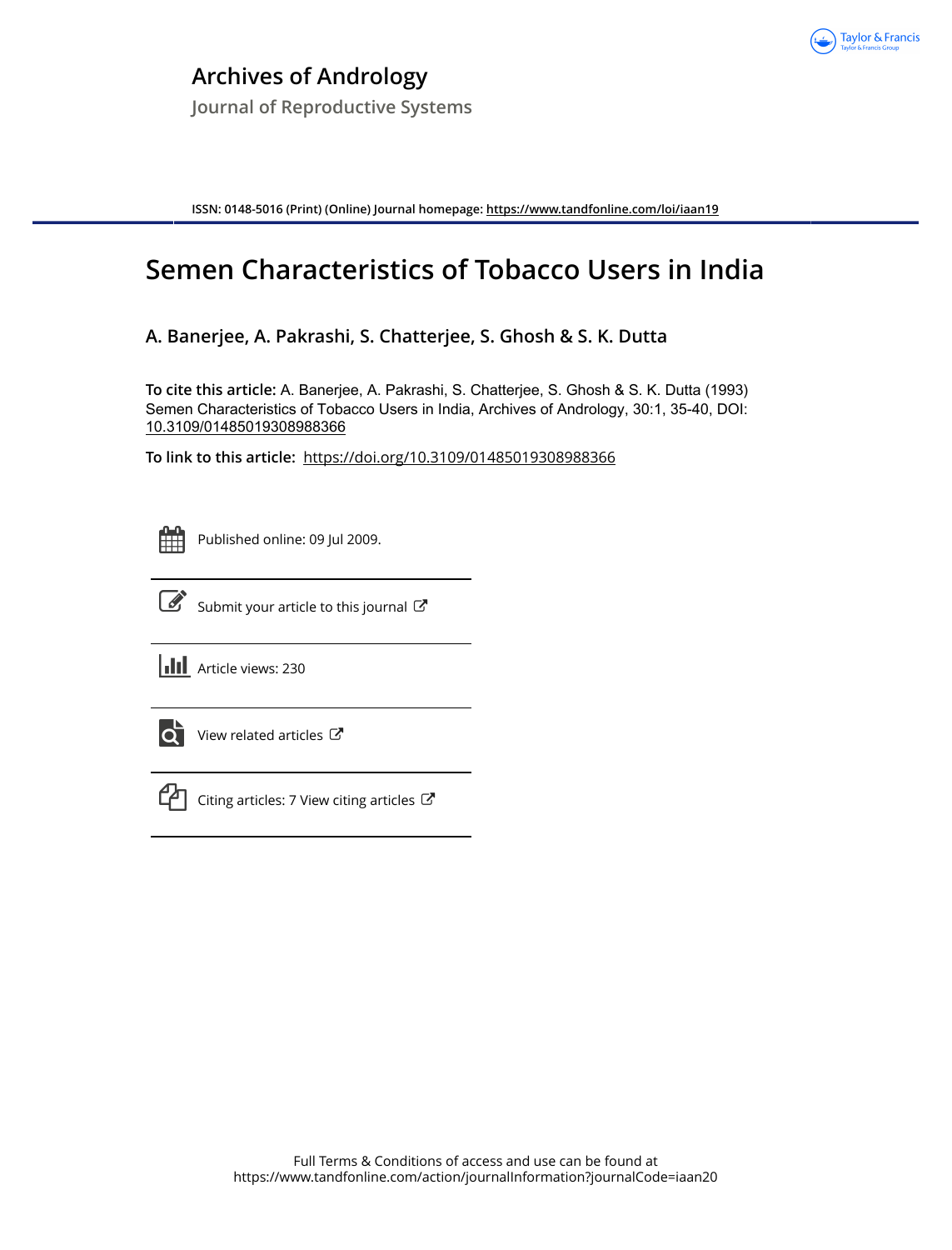### **SEMEN CHARACTERISTICS OF TOBACCO USERS IN INDIA**

#### A. BANERJEE, A. PAKRASHI, S. CHATTERJEE, **S.** GHOSH, and *S.* K. DUTTA

Qualitative analysis of semen samples have been compared between 79 different **types** of tobacco addicts (smokers, chewers, and multiple addicts) with **21** nonaddicts (never consumed any form of tobacco). The percentage of motile sperm and total sperm count of the tobacco chewers are significantly low ( $p < .05$ ). The frequency of abnormal sperm is also significantly high ( $p < .001$ ) for smoking and multiple addict groups. Differential effects of smoking and chewing tobacco on sperm characteristics are discussed.

**Key Words:** Tobacco addicts; Sperm motility; Sperm count.

#### **INTRODUCTION**

Tissue that turns over rapidly, including sperm produced by the testis, may be particularly sensitive to the mutagenic and carcinogenic materials found in cigarette smoke **[22].**  The principal criteria for alterations in sperm quality, such as density, motility, and morphological features, in response to cigarette smoking have been reported **[ll, 15, 17).** Oldereid et al. **[14]** has found no significant difference in any aspect of sperm quality as affected by smoking. Dixit et al. **[4]** has also reported the quality of semen analysis between chewing and smoking tobacco and a nonaddict group which showed insignificant changes in sperm characteristics.

Cigarettes marketed in India have high tar **(19-27** mg/cig) and high nicotine **(1.00-1.4** mg/ cig) yields. There is no difference in the amount of tar and nicotine delivered in filtered and nonfiltered cigarettes marketed in India **[21].** In addition to cigarettes, **50%** of the total population consume other popular forms of tobacco, both smoking and nonsmoking products. The end-products formed during the use of these tobacco products include polynuclear aromatic hydrocarbons from burning tobacco; chewing and other nonsmoking forms produce nicotine and nitrosamines in water-soluble fraction [9, **181.** The principal objective of this study is to analyze the quality and morphology of spermatozoa from men addicted to different forms of Indian tobacco, especially the chewing type.

From the Reproductive Biology Research Division, Indian Institute of Chemical Biology, **4** Raja S.C. Mullick Road, Calcutta 700 **032,** India; and the Department of Pathology, Post Graduate Institute for Basic Medicine, University of Calcutta, Calcutta, India.

Address correspondence to Dr. A Pakrashi, Reproductive Biology Research Division, Indian Institute of Chemical Biology, **4** Raja S.C. Mullick Road, Calcutta 700 **032,** India.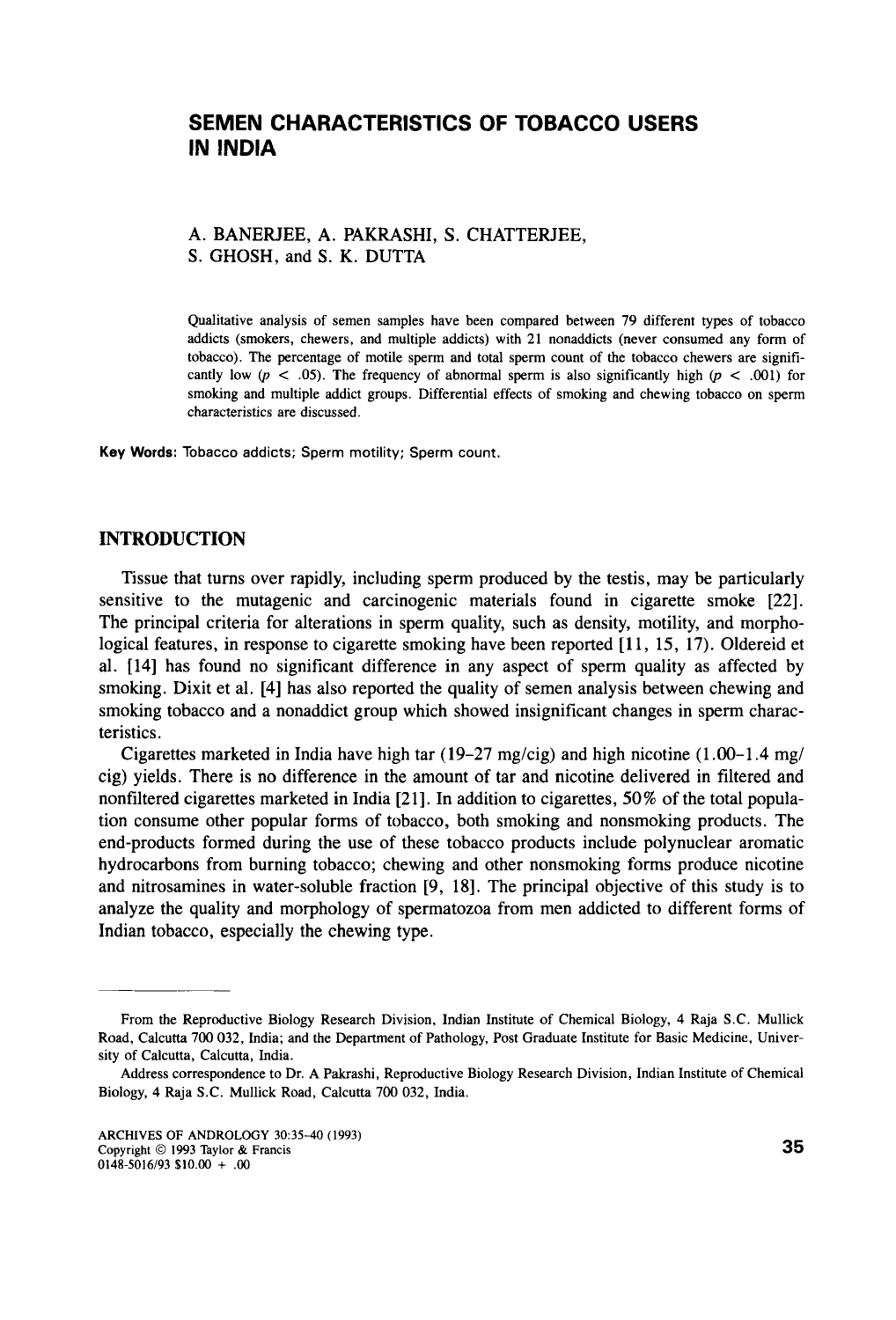#### **36 A. Banerjee et al.**

#### **MATERIALS AND METHODS**

Semen samples were obtained over a 1 year period from 165 men aged 27-44 years receiving a seminopathological examination at the clinical laboratory in Calcutta. Each ejaculate was collected (after 3 days of abstinence) by masturbation in a sterile plastic container and was allowed to liquefy at room temperature. All men completed a questionnaire when they submitted samples for routine analysis of semen. Questions were asked about tobacco habits, use of alcohol and medicines, and history of diseases and operations.

All semen samples were interpreted and classified by the same person, who was unaware of the patients tobacco habits. Parameters included were ejaculate volume, sperm density, total sperm count, percentage of motile sperm, percentage of sperm with morphologically abnormal heads, midpieces, and tails, and total percentage of abnormal sperm. One hundred spermatozoa on each slide were classified for sperm morphology. Analysis of these data has been carried out following **WHO** protocol. Samples were excluded from further analysis if there was a history of systemic disorders, genital tract infections, operations, varicocele, drug or hormone treatment, exposure to radiation, heavy drinking, or sperm density below **1** million/mL. Altogether 65 samples were eliminated, leaving 100 men for final analysis. Of these, 21 were non-tobacco addicts, **29** were tobacco chewers (nonsmoking form), 40 were smokers, and 8 were addicted to multiple tobacco habits. We defined *nonaddicts* as individual healthy males who never smoked or consumed any form of tobacco. Nonaddicts were not occupationally exposed, had a good socioeconomic status, and did not have a history of diseases that may cause reproductive disability. The individuals with azoospermia and asthenozoospermia with known disease history were eliminated. *Smokers* were defined as those who had smoked only cigarettes of commercial brands for at least 10 years. *Chewers* were individuals who had chewed tobacco such as zarda for at least 10 years. *Multiple addicts* were those who consumed more than one form of tobacco, such as those having smoking + chewing + snuffing habits; this group normally consumed a very high quantity of tobacco.

Types of tobacco were classified as follows: *Cigarette* tobacco of urbanized common type prepared from commercially roasted tobacco contains **1** g tobacco/cigarette. *Bidi* consists of 0.5 g sundried and cured tobacco flakes hand rolled into a rectangular piece of dried leaf of *Diospyros* sp. This traditional form of smoking is practiced mainly in rural parts of India among men and women. Commercial forms are also available in urban areas and are more popular among the low income group. Bidis have been shown to deliver high tar (more than 23 mg) and nicotine levels (1.7-3 mg). *Zurda* is the common chewing form **of** tobacco available in rural and urban areas. These are bits of tobacco leaves sundried and combined with different flavors and additives which are used with betel leaf. An average of 5 mg of zarda flakes is consumed per dose (mean value obtained by individual survey).

Statistical analysis was performed by one-way analysis of variance (ANOVA). A probability level of  $p < .05$  was considered statistically different in case of ANOVA test. All statistical calculations were done using a statistical package, Epistat (Epistat Services, 2011 Caprock Circle, Richardson, TX 75080-3417).

#### **RESULTS**

All semen samples showed similar volume, pH, and liquefaction time. In the three tobacco addict groups, the density and total count of spermatozoa in ejaculates were significantly lower among chewers than nonaddicts and other tobacco users. Comparison of tobacco addicts with nonaddicts showed that there was a significant difference between sperm density, motility, and count (Table 1).

The chewing group had a more significant change in the sperm density and total count than all other groups ( $p < .05$ ). Motility was also lowered ( $p < .05$ ). Among the tobacco smokers the density and motility of the sperm was not significantly lower than that of the control group.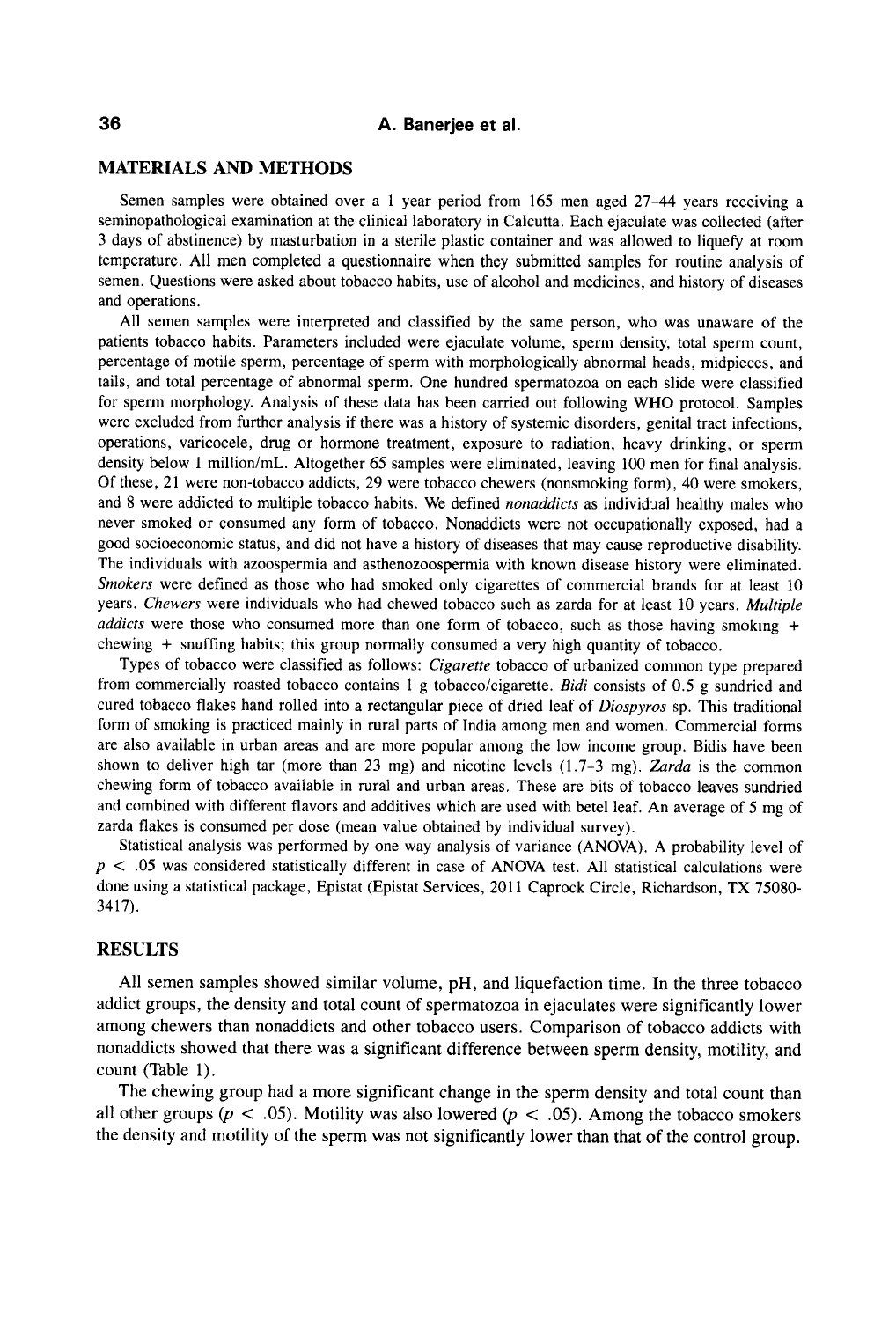|                                     | Tobacco Users<br>D means $\pm$ (SE)   | Controls<br>D means $\pm$ (SE)                    |
|-------------------------------------|---------------------------------------|---------------------------------------------------|
| Number of patients                  | 79                                    | 21                                                |
| Age (in years)                      | $34.30 \pm 1.12$                      | $36.18 \pm 3.56$                                  |
| Semen volume (mL)                   | $3.03 \pm 0.38 \ (0.043)^b$           | $3.2 \pm 0.22$ (0.05) <sup>a</sup>                |
| Sperm density ( $\times 10^6$ /mL)  | $34.16 \pm 7.45 (0.84)^b$             | 48.43 $\pm$ 15.93 (3.47) <sup>a</sup>             |
| Total sperm count ( $\times 10^6$ ) | $110.55 \pm 23.19 (2.61)^b$           | $155 \pm 50.00 (11.12)^a$                         |
| Motility*                           | 53.84 $\pm$ 10.68 (1.20) <sup>b</sup> | 62.36 $\pm$ 9.17 (2.00) <sup><math>a</math></sup> |
| Abnormality                         | $7.0 \pm 2.63 \ (0.30)^b$             | $2.57 \pm 0.54 \ (0.12)^a$                        |

**TABLE 1 Average Semen Characteristics of Tobacco Users and Controls** 

\*Examined 1 h after ejaculation.

 $a,b$ Values with different superscripts differ significantly at the 5% level.

Values in parentheses indicate SE.

Total sperm count, however was altered to a significant level. The degree of abnormal sperm was higher ( $p < .001$ ) in this group compared to the control group and the chewing group (Fig. 1). The total % of morphological abnormalities were mainly dose dependent. Since the multiple addiction group had the highest consumption dose  $(25 \text{ g/day})$ , the % of abnormality was highest in this group. Count and sperm density was also low in this group (Table *2).* 

The abnormalities were mainly of the pyriform head  $(60\%)$ . Small head, pin head, and large head types of sperm were also found in a low frequency. Only one chewing case showed tail aberration in the sperm. Midpiece aberration, cytoplasmic droplet, and double head were very few in number. In general, types of aberration were not related to the type of tobacco habit.

#### **DISCUSSION**

Tobacco contains many hazardous chemicals in both smoking and nonsmoking forms. These compounds may show much stronger mutagenic action on male gonads than on egg cells because the spermatogenesis continues over the whole male reproductive period [ 171. These effects are manifested with alteration in the count, motility, and morphology in different degrees in different addicted groups. Heavy smoking reduces plasma testosterone concentrations, but levels rise if smoking is stopped [2], The reduced biosynthesis of testosterone is due to the inhibition of Leydig cell microsomal hydroxylase by carbon monoxide present in cigarette smoke. Karagounis et al. [10] and Mann and Lutwak-Mann [13] suggested a similar pathway for microsomal inhibition of cytochrome P450 by carbon monoxide. **A** reduction in testosterone concentration may result in disturbed spermatogenesis, but the level must be severely lowered before appreciable effects on sperm production occur [3]. Tissues including sperm, may be particularly sensitive to the mutagenic and carcinogenic materials found in cigarette smoke. Smokers have increased numbers of sister chromatid exchanges in peripheral lymphocytes **[12,** 161 and increased numbers of covalent **DNA** adducts in placentas *[6]* compared with nonsmokers.

Spermatogenesis may be also directly affected by the toxic effect of nicotine on testicular tissue [lo]. Our results with chewing tobacco addicts also confirm these effects. Since nicotine and aromatic compounds are water soluble at room temperature, the consumption of nonsmok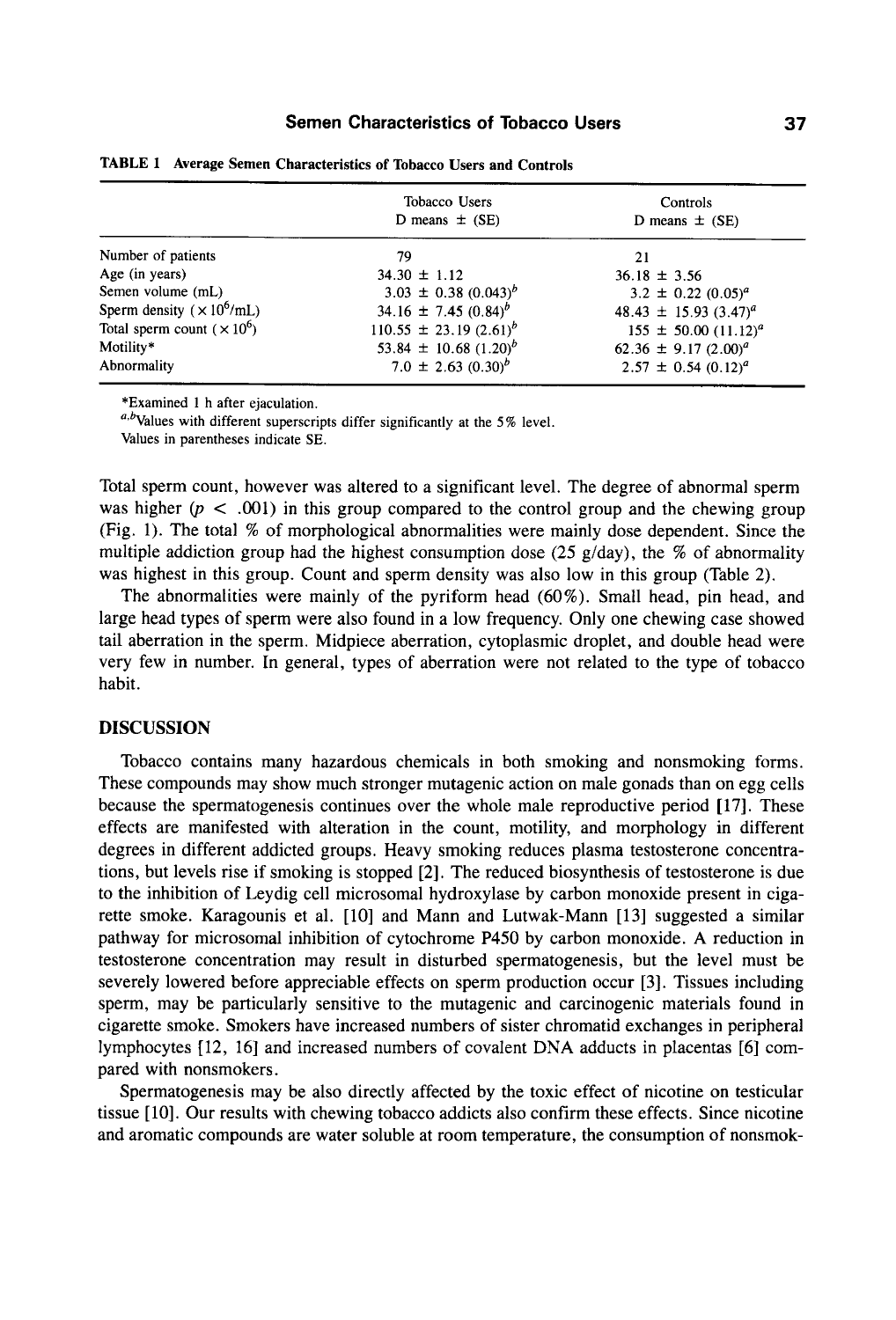**38 A. Banerjee et** *at.* 



**FIGURE 1 The total sperm count (A) and morphological abnormalities (B) in nonaddicts and addicts in relation to different types of tobacco habits. \*Bar with different superscripts within**  parenthesis differ significantly at the  $5\%$  level.  $n =$  number of cases studied.

ing forms of tobacco results **in** the intake of nicotine, and a group of nitrosoamine compounds known to be mutagenic **[8]** directly affects spermatogenesis. Low density and count of spermatozoa due to the effect of nicotine may cause mutagenic spermatogonial alteration or genetic damage *[5].* 

In our multiple-addict group, high quality of tobacco consumption with more than **25** years of heavy smoking may have an adverse effect on spermatogenesis. Both qualitative and quantitative changes (count and motility) of the sperm in this group may be due to the primary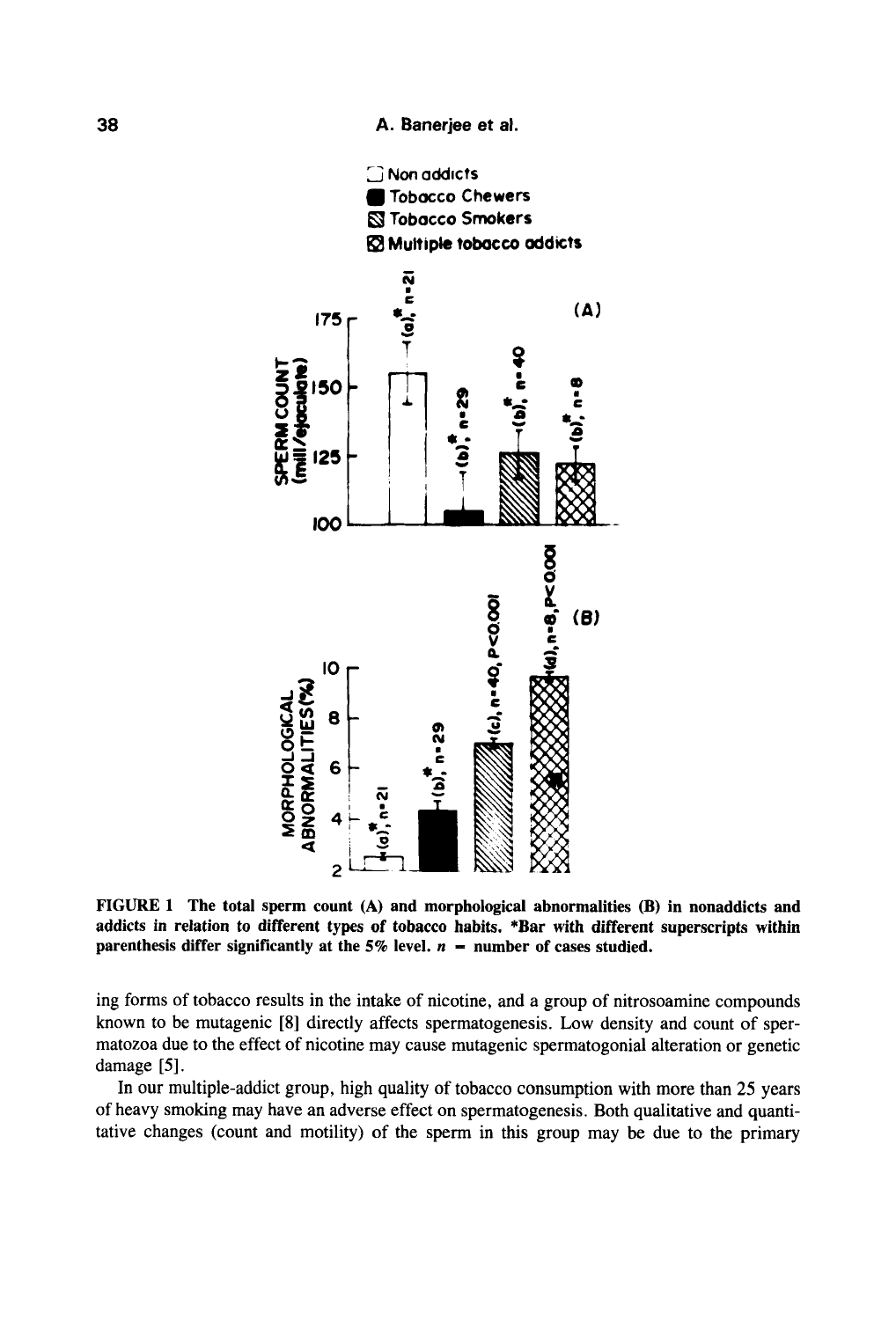| Types                    |    | $\mathsf{Range}^*$ (g)<br>Dose | Duration<br>Range<br>(yr)   | (mean $\pm$ SE)<br>Volume<br>(mL)                                        | $mean \pm$ SE)<br>Sperm<br>Density**<br>$(x 10^6/\text{mL})$ | (mean $\pm$ SE)<br>Sperm Count<br>$(x 10^6)$<br>ejaculate) | $(mean \pm SE)$<br>Motility<br>(%)                                                                        | Morphological                                               |
|--------------------------|----|--------------------------------|-----------------------------|--------------------------------------------------------------------------|--------------------------------------------------------------|------------------------------------------------------------|-----------------------------------------------------------------------------------------------------------|-------------------------------------------------------------|
| Nonaddicts               |    |                                | $\mathfrak{f}% _{0}$        |                                                                          | $48.43 \pm 3.47$                                             | $155 \pm 11.12^a$                                          |                                                                                                           |                                                             |
| <b>Tobacco</b> chewers   | 29 |                                |                             |                                                                          | ± 4.32                                                       | $105 \pm 14.20^b$                                          |                                                                                                           |                                                             |
| Tobacco smokers          |    | $0.2-1$<br>$2-25$<br>$5-25$    | $5-20$<br>$4-15$<br>$10-25$ | $3.07 \pm 0.08$<br>$3.27 \pm 0.11$<br>$3.34 \pm 0.21$<br>$3.13 \pm 0.21$ | 41.16 ± 4.32<br>46.11 ± 2.29                                 | $125.39 \pm 18.65^{b}$                                     | $62.36 \pm 2.00^a$<br>40.57 ± 5.46 <sup>b</sup><br>61.73 ± 1.96 <sup>a</sup><br>63.42 ± 2.60 <sup>a</sup> | $2.57 \pm 0.12^a$<br>$4.35 \pm 0.42^b$<br>$7.03 \pm 0.18^c$ |
| Multiple tobacco addicts |    |                                |                             |                                                                          | $40.21 \pm 6.63$                                             | $121.83 \pm 6.00^{b}$                                      |                                                                                                           | 9.62                                                        |

TABLE 2 Semen Quality, Sperm Count, Motility, and Morphology in Nonaddicts and Addicts in Relation to Different Types of Tobacco Habits **TABLE 2 Semen Quality, Sperm Count, Motility, and Morphology in Nonaddicts and Addicts in Relation to Different Types of Tobacco Habits** 

 $*$ As calculate

\*As calculated from actual human consumption.<br>\*\*Examined 1 h after ejaculation.<br> $a^{b,cA}$ Values with different superscripts differ significantly at the 5% level. *urb,c.dvalues* with different superscripts different